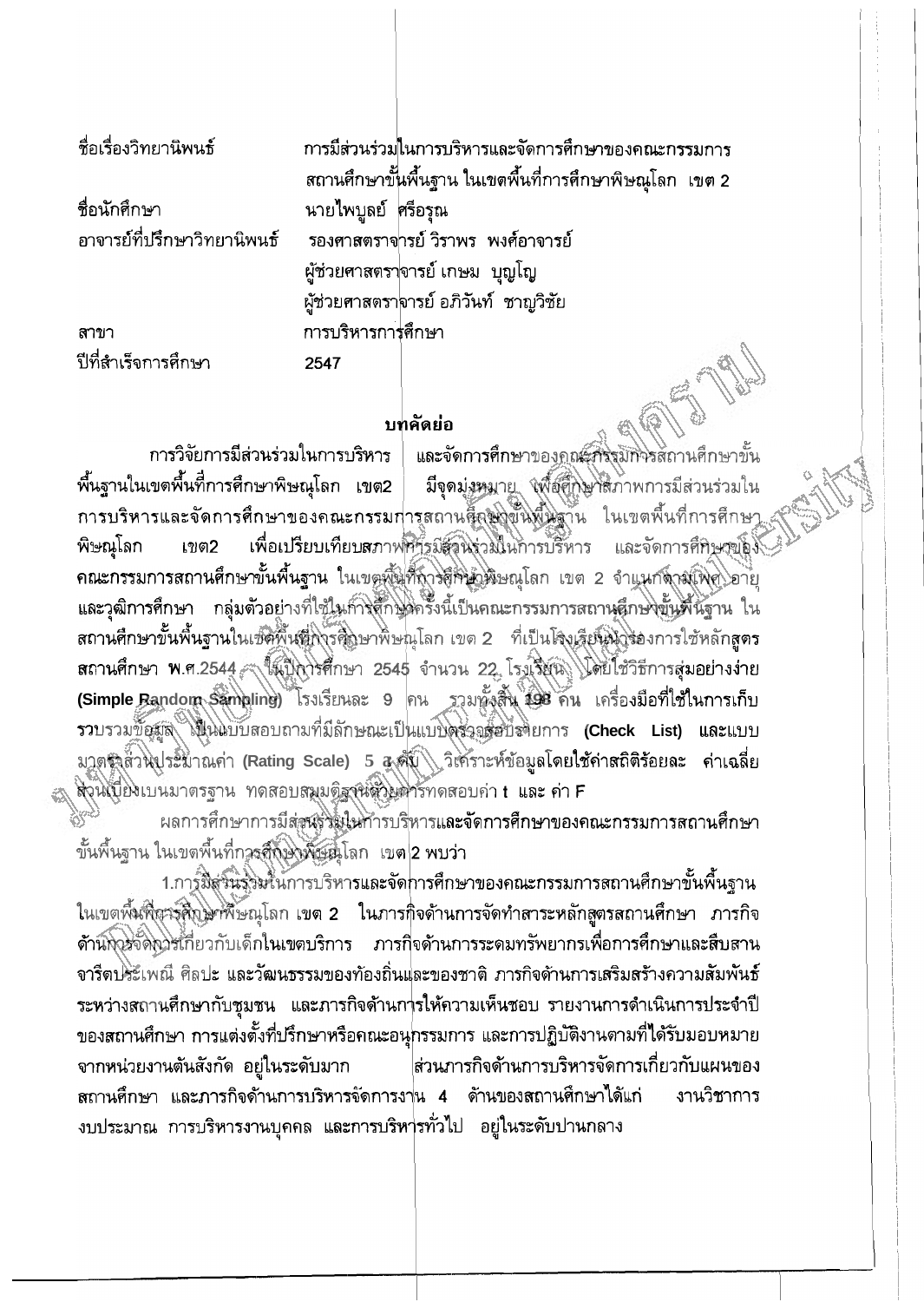2. ผลการเปรียบเทียบสภาพการมีส่วนร่วมในการบริหาร และจัดการศึกษาของคณะ ึกรรมการสถานศึกษาขั้นพื้นฐาน ในเขตพื้นที่ก<mark>ารศึกษาพิษณุโลก เขต 2 จำแนกตามเพศ อายุ และ</mark> วุฒิการศึกษา พบว่า

2.1 คณะกรรมการสถานศึกษาขั้นพื้นฐานในเขตพื้นที่การศึกษาพิษณุโลกเขต2ที่มี เพศต่างกัน มีส่วนร่วมในการบริหาร และจัดการศึกษา ในภารกิจด้านการจัดการเกี่ยวกับเด็กใน เขตบริการ แตกต่างกันอย่างมีนัยสำคัญทางสถิติที่ระดับ .05 ส่วนภารกิจอื่นๆ ไม่แตกต่างกัน

่ 2.2 คณะกรรมการสถานศึกษาขั้นพื้นฐานในเขตพื้นที่การศึกษาพิษณุโลกเขต2ที่มี อายุด่างกัน มีส่วนร่วมในการบริหารและจัดกา<mark>รศึกษาในทุกภารกิจ แดกต่างกันอย่าง</mark>มีนัยสำคัญท*ั*่งง สถิติที่ระดับ .05

ี ผลการวิเคราะห์ความแปรปรวน (F-test) เกี่ยวกับการมีส่วนรัฐมิปฐิหริร และจัด  $2.3$ การศึกษาของคณะกรรมการสถานศึกษาขั้นพื้นฐาน ในเขตพื้นที่การศึกษสติษณุโสก ไขต 2 จำแนก ดามวุฒิการศึกษา พบว่า ภารกิจด้านการบริหารจัดการเกี่ยวกับแผนข้องสถานศึกษา ภารกิจด้านการ บริหารจัดการเกี่ยวกับการจัดทำสาระหลักสูตรสถานศึกษาของสถานศึกษา ภารกิจด้านการบริหาร จัดการงาน 4 ต้านของสถานศึกษาได้แก่ งานรีชาฮุลิจ งิบิประมาณ การบริหารงานบุคคล และ ภารกิจด้านการจัดการเกี่ยวกับเดิกในเขตบริการ และภารกิจตัวหลังจระตื่ม การบริหารทั่วไป ทรัพยากรเพื่อการศึกษา และสืบสานจารึดิ ปีรุงไพณี ศิลปะ และวัฒนธรรมของท้องถิ่นและของชาติ พบว่าไม่แตกต่างกัน ส่วนสารสีอด้านการเสริมสร้างความสัมพันธ์ระหว่างสตันเสื้อษากับชุมชน และ ภารกิจด้านการให้ความเห็นสอบรายว่านการดำเนินการประจำปีของสถานศิหษา การแต่งตั้งที่ปรึกษา หรือคณะอนุกรรมการ ใเละพารัปฏิบัติงานตามที่ได้รับมอบหมาย สำสหน่วยงานต้นสังกัด พบว่า แตกต่างกันอย่างมีนัยสำคัญทางสถิติที่ระดับ .05

ILLEOTHER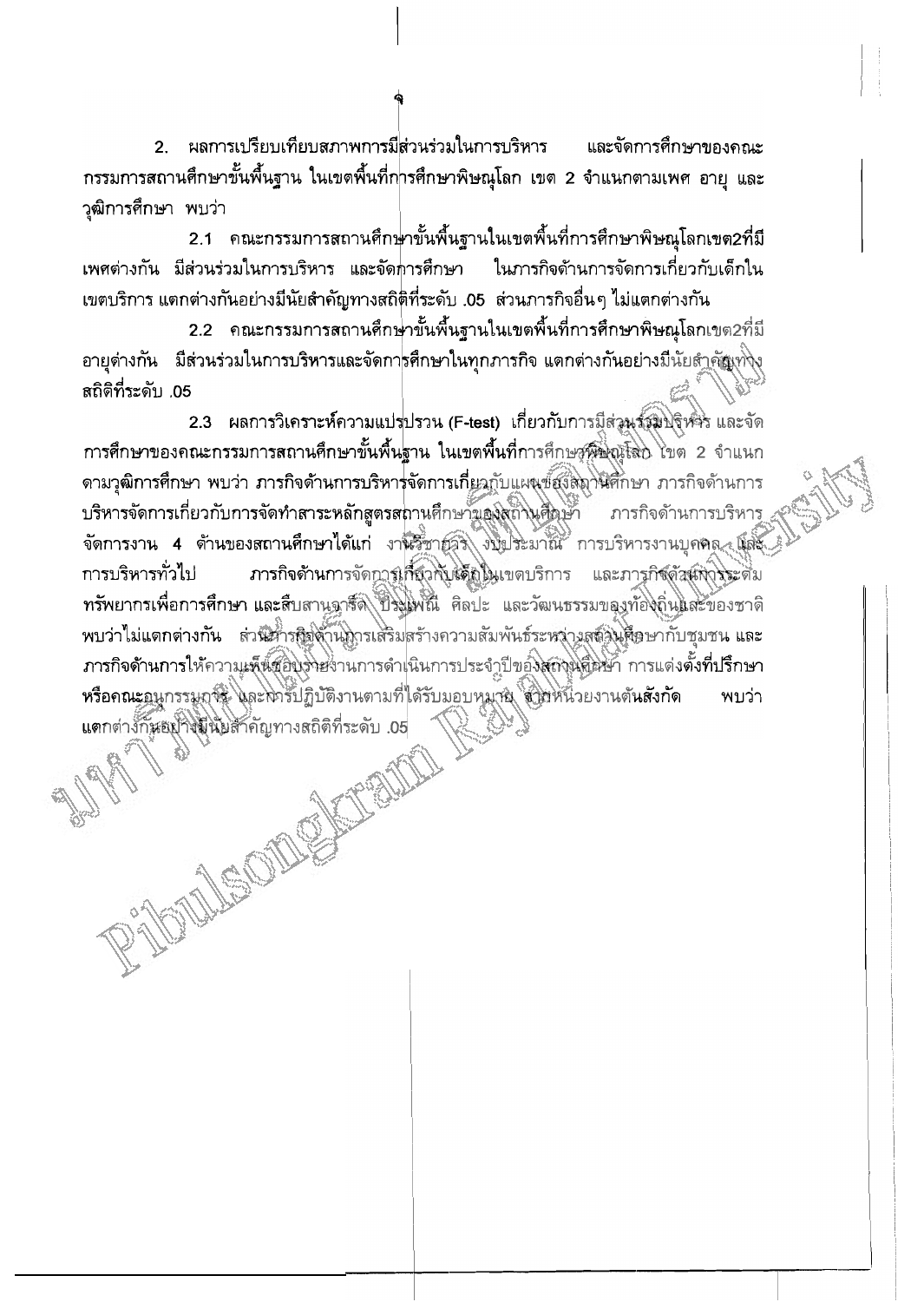Title THE PARTICIPATION IN EDUCATION ADMINISTRATION AND MANAGEMENT OF THE FOUNDATION EDUCATION SCHOOL COMMITTEE IN THE SECOND EDUCATION AREA OF PHITSANULOK

Author Mr. Paiboon Sriaroon

Advisers Associate Professor Wiraporn Pongariam Assistant Professor Kasame Boonyo Assistant Professor Apiwan Chanwichai Field 2004 Educational Administration ~ Year

## **ABSTRACT**

10 JANS

The purposes of this research were to study conditions of participations in administration and management of foundational school committee in Phitsanulok educational area 2. The conditions were to be compared in sexs, ages and educational backgoounds. The sampling groups were taken from foundational school committees, particularly from 22 pilot project schools during academic year  $m \geq 544 - 2545$  in Phitsanulok educational area 2. The samples were chosen by simple random sampling are 9 persons from each school. There were 198 persons altogether. The instruments were check list and rating scales. The datas were analyzed by percentage, arithmetic mean, S.D.,  $\text{test}, \mathbb{N}$  test and pair tested by Scheffe's Method.

The results of study indicated that:

1. Participations in administration and management about curriculum designs, resource collection, local or national cultural and arts restoration, school and community relation building, school annaul reports, sub-committee appointing, and duty responsibility acting were in high level. But their tasks in educational planning and 4 dimensions, which middle level. were academy, budget, personal and general administration and management were in the

2. Comparision of participation in **4** ducation administration and management of the committees found that:

2.1 The committees who were different in sexs were statistic different of children management in .05 level, but the other dim<sup>e</sup>nsions were not different.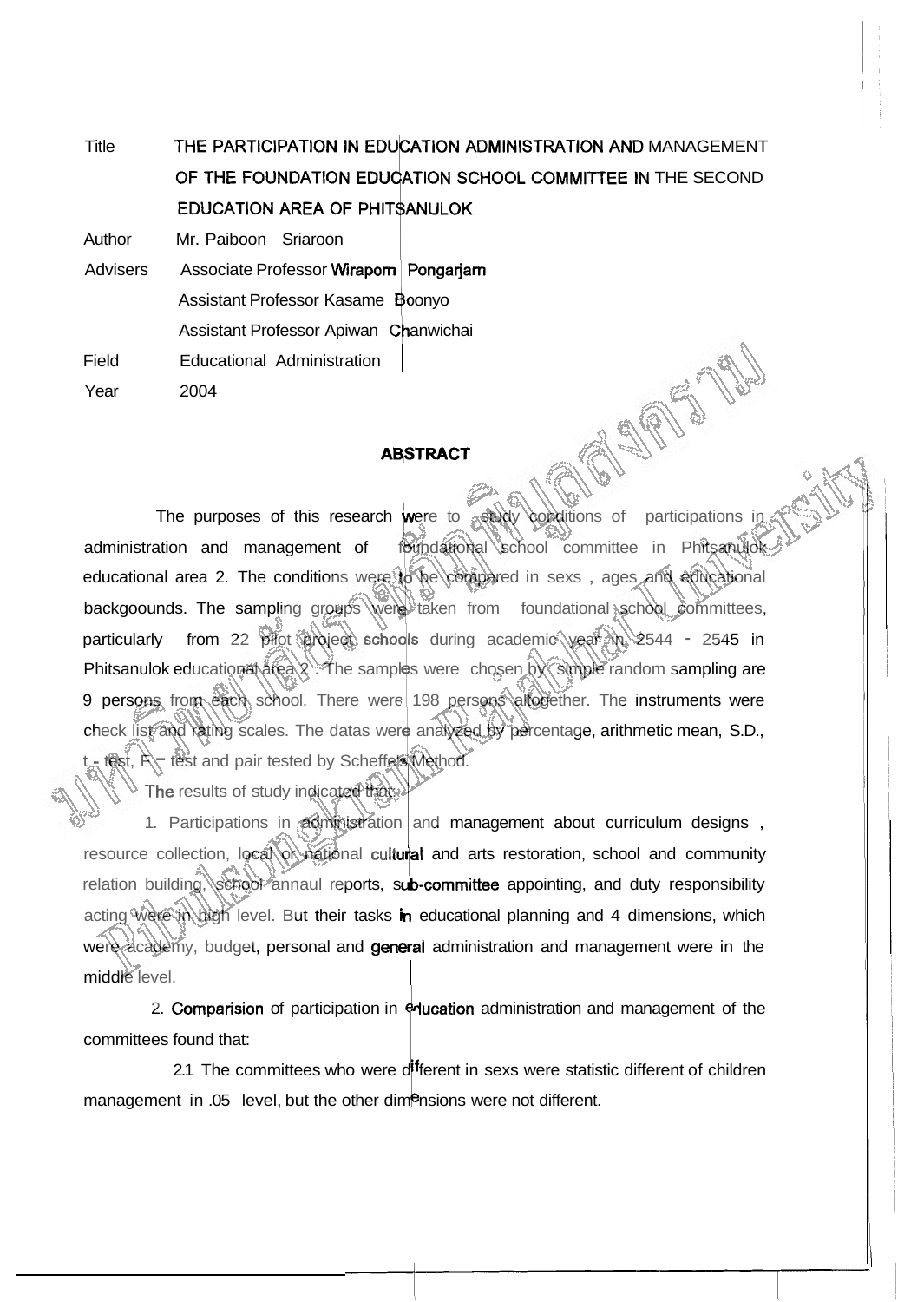2.2 The committees who were different in ages were statistic different of all **administration and management tasks** 

2.3 The results from comparision by  $F$  - test found that curriculum design, 4 dimension tasks (academics, budget, personal and general administration), children management, resource collection, local and national cultural arts were not different. The tasks for school and community relation building, adviser appointment, and acting of **responsibilities were CONSTRUCTION RESIDENCES** 

Dept 10